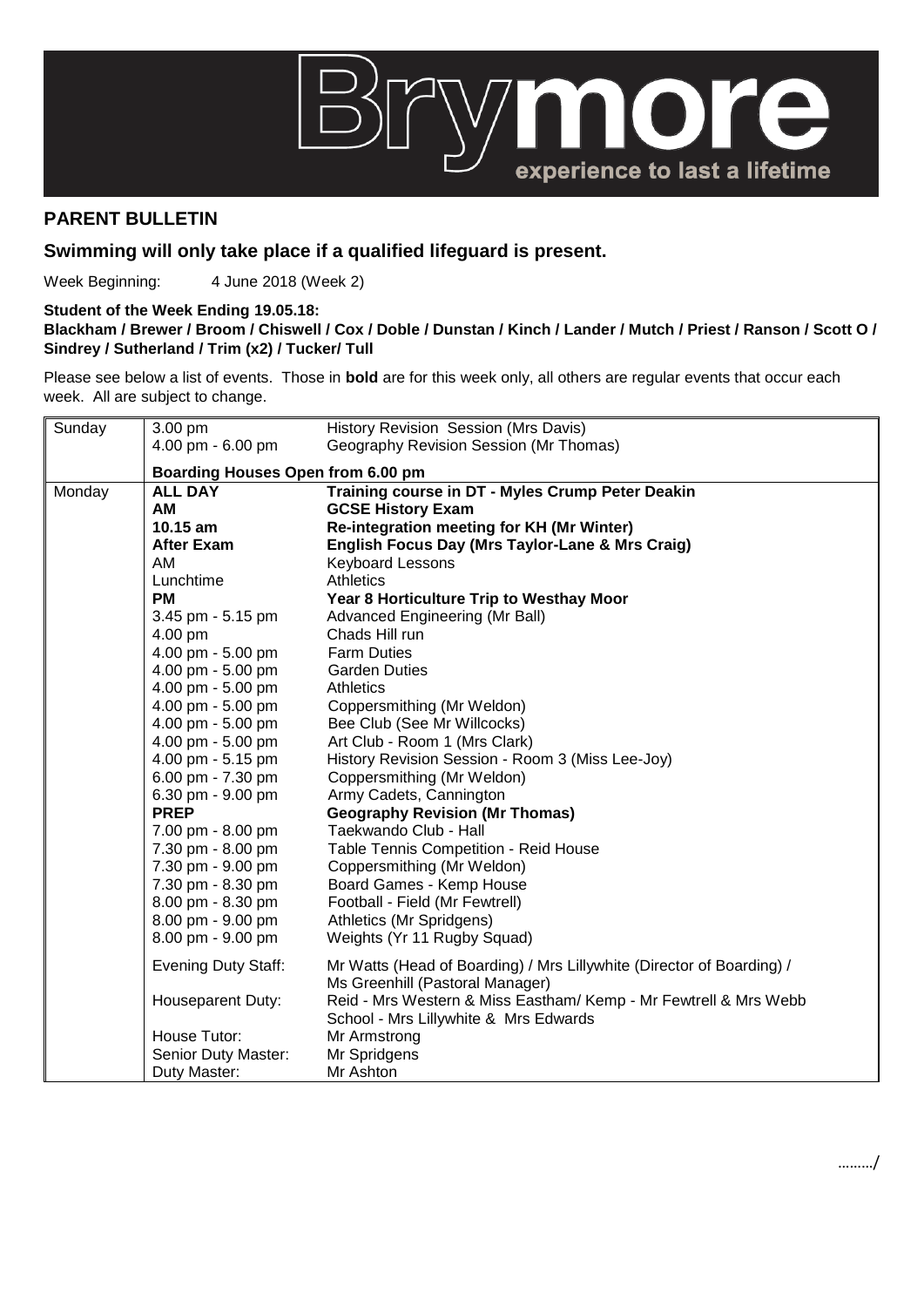| Tuesday   | 7.00 am                                | <b>English Revision Session - Room 4</b>                                                        |
|-----------|----------------------------------------|-------------------------------------------------------------------------------------------------|
|           | 8.30 am - 9.15 am                      | English Breakfast Session - Room 5 (Mrs Craig)                                                  |
|           | 9.00 am                                | <b>GCSE English Language Exam</b>                                                               |
|           | After Exam - L'time                    | <b>Geography Focus Day</b>                                                                      |
|           | <b>PM</b>                              | <b>GCSE Geography Exam</b>                                                                      |
|           | Lunchtime<br>Lunchtime                 | Year 11 Horti Catch-up - Room 9<br><b>Athletics</b>                                             |
|           | Lunchtime                              | Quiet Room - Room 5                                                                             |
|           | 3.45 pm                                | Agriculture BTech Catch-up - All Years                                                          |
|           | 3.45 pm - 5.15 pm                      | Engineering/Tool Making (Mr Ball)                                                               |
|           | 4.00 pm                                | U13/U15 Cricket -v- King Alfreds (Away)                                                         |
|           | 4.00 pm                                | Year 11 Horti Catch-up - Room 9 (By arrangement only)                                           |
|           | 4.00 pm                                | Chads Hill run                                                                                  |
|           | 4.00 pm - 5.00 pm                      | <b>Farm Duties</b>                                                                              |
|           | 4.00 pm - 5.00 pm                      | <b>Garden Duties</b>                                                                            |
|           | 4.00 pm - 5.00 pm                      | <b>Athletics</b>                                                                                |
|           | 4.00 pm - 5.30 pm                      | Welding                                                                                         |
|           | 4.15 pm - 5.15 pm<br>4.30 pm           | Set Zero - (Year 10 & 11 - Invite Only) (Room 11 - Mr Ashton)<br>Drum Lessons                   |
|           | 4.40 pm                                | Guitar Lessons                                                                                  |
|           | 6.00 pm - 7.30 pm                      | Welding                                                                                         |
|           | 7.30 pm - 8.30 pm                      | X-Box Competition - Reid House (Miss Eastham)                                                   |
|           | 7.30 pm - 9.00 pm                      | Welding                                                                                         |
|           | 8.00 pm - 8.30 pm                      | Rounders - Field (Mrs Long)                                                                     |
|           | 8.00 pm - 9.00 pm                      | Athletics (Mr Spridgens)                                                                        |
|           | 8.00 pm - 9.00 pm                      | Weights (Year 10 Rugby Squad)                                                                   |
|           | 8.30 pm - 9.00 pm                      | Year 10 Drills & Skills (Mr Spridgens)                                                          |
|           | Day Duty Staff:                        | Mr Watts (Head of Boarding)                                                                     |
|           | Day Duty Staff:                        | Mr Watts (Head of Boarding)                                                                     |
|           | <b>Evening Duty Staff:</b>             | Ms Lillywhite (Director of Boarding) / Ms Greenhill (Pastoral Manager)                          |
|           | Houseparent Duty:                      | Reid - Mrs Western & Miss Eastham / Kemp - Mr Fewtrell & Mrs Webb                               |
|           |                                        | School - Mrs Long & Mrs Edwards                                                                 |
|           | Senior Duty Master:<br>SLT Member:     | Mr Spridgens<br>Mr Thomas                                                                       |
|           |                                        |                                                                                                 |
|           |                                        |                                                                                                 |
| Wednesday | <b>ALL DAY</b>                         | <b>Maths Focus Day</b>                                                                          |
|           | 8.00 am - 8.25 am<br>8.30 am - 9.15 am | Year 11 Targeted Maths Intervention - Room 10 (Mrs Truman)                                      |
|           | 8.30 am - 9.15 am                      | Maths Breakfast Session - Room 11 (Mr Ashton)<br>Maths Breakfast Session - Room 10 (Mrs Truman) |
|           | $8.30$ am - $9.15$ am                  | English Breakfast Session - Room 4 (Mrs Taylor-Lane)                                            |
|           | 8.30 am - 9.15 am                      | English Breakfast Session - Room 5 (Mrs Craig)                                                  |
|           | 8.30 am - 9.15 am                      | Science Breakfast Session (Mr Craig)                                                            |
|           | Lunchtime                              | <b>Athletics</b>                                                                                |
|           | Lunchtime                              | Quiet Room - Room 5                                                                             |
|           | <b>PM</b>                              | IT Exam - Room 2                                                                                |
|           | 3.45 pm - 5.15 pm                      | Archery (Mr Ball)                                                                               |
|           | 4.00 pm                                | Chads Hill run<br><b>Farm Duties</b>                                                            |
|           | 4.00 pm - 5.00 pm<br>4.00 pm - 5.00 pm | <b>Garden Duties</b>                                                                            |
|           | 4.00 pm - 5.00 pm                      | <b>Athletics</b>                                                                                |
|           | 4.00 pm - 5.00 pm                      | Year 7 & 8 Cricket (Mr Williams)                                                                |
|           | 4.00 pm - 5.30 pm                      | Blacksmithing (Mr Weldon)                                                                       |
|           | 6.00 pm - 7.30 pm                      | Blacksmithing                                                                                   |
|           | 7.30 pm                                | Young Farmers Club: Visit to Gold Corner - John Rowlands                                        |
|           | 7.30 pm - 8.00 pm                      | Indoor Cricket - Hall                                                                           |
|           | 7.30 pm - 8.00 pm                      | Lego Club - Café                                                                                |
|           | 7.30 pm - 8.00 pm<br>7.30 pm - 9.00 pm | Mountain Bike Track - Years 7 & 8 (Mrs Western)<br>Blacksmithing                                |
|           | 8.00 pm - 8.30 pm                      | Mountain Bike Track - Years 9, 10 & 11 (Mrs Western)                                            |
|           | 8.00 pm - 9.00 pm                      | Weights (Year 10&11 Rugby Squad)                                                                |
|           | 8.00 pm - 9.00 pm                      | Athletics (Mr Spridgens)                                                                        |
|           | 8.05 pm - 8.35 pm                      | Book Club - Café                                                                                |
|           | <b>Evening Duty Staff:</b>             | Mr Watts (Head of Boarding) / Mrs Lillywhite (Director of Boarding)                             |
|           |                                        | Ms Greenhill (Pastoral Manager)                                                                 |
|           | Houseparent Duty:                      | Reid - Mrs Western & Miss Eastham / Kemp - Ms Greenhill & Mrs Webb /                            |
|           |                                        | School - Mrs Long & Mrs Edwards                                                                 |
|           | House Tutor:<br>Senior Duty Master:    | Ms Warren<br>Mr Spridgens                                                                       |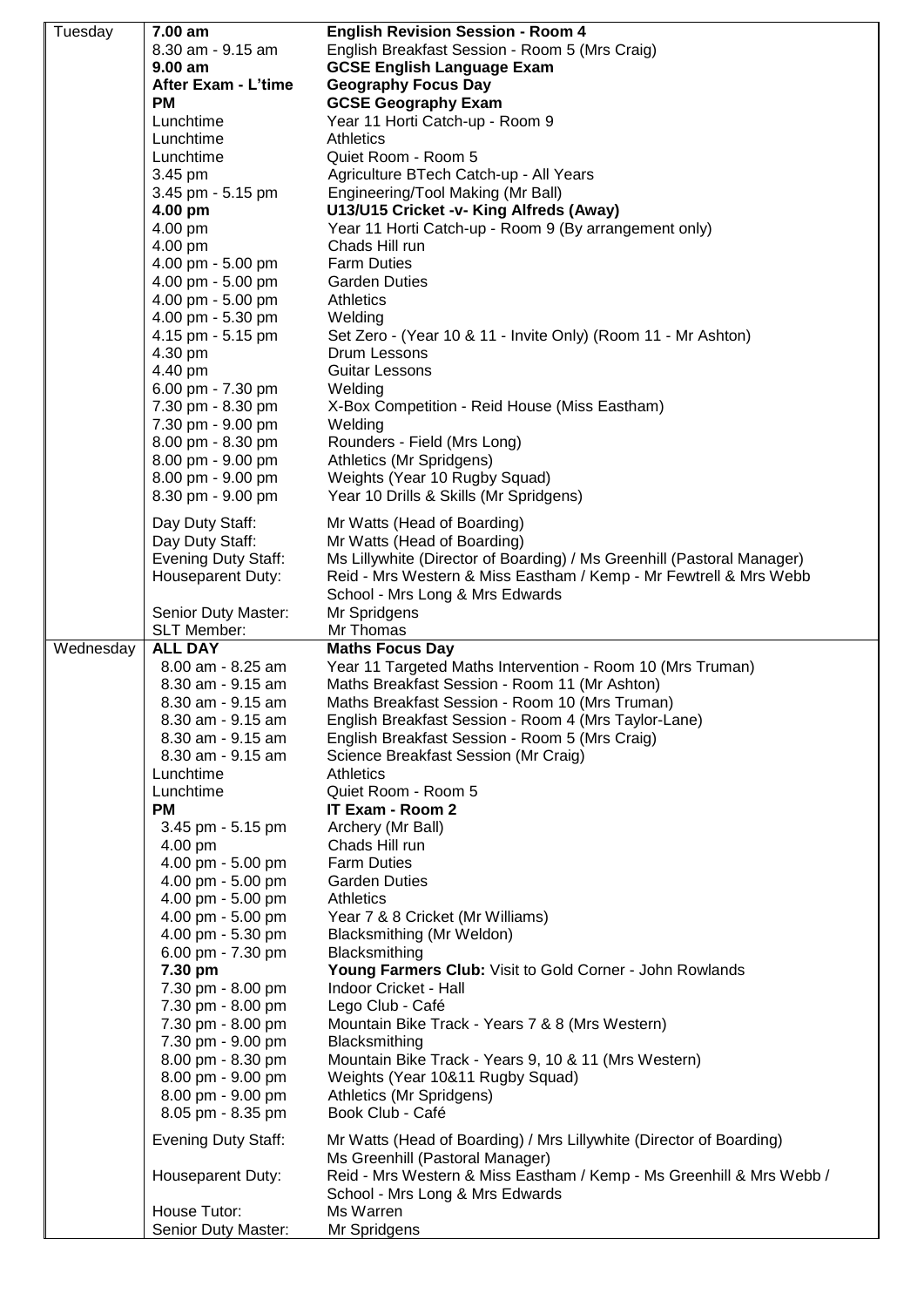| Thursday | <b>ALL DAY</b>                         | <b>Royal Cornwall Show</b>                                            |
|----------|----------------------------------------|-----------------------------------------------------------------------|
|          | 8.00 am - 8.25 am                      | Year 11 Targeted Maths Intervention - Room 10 (Mrs Truman)            |
|          | <b>AM</b>                              | <b>GCSE Maths Exam</b>                                                |
|          | <b>After Exam</b>                      | English Language Focus Day - Hall (Mrs Taylor-Lane & Mrs Craig)       |
|          | 11.00 am                               | Mop-up of Meningitis vaccination                                      |
|          | Lunchtime                              | Year 11 Horti Catch-up - Room 9                                       |
|          | Lunchtime                              | <b>Athletics</b>                                                      |
|          | Lunchtime                              | Quiet Room - Room 5                                                   |
|          | 3.45 pm - 5.15 pm                      | Woodwork (Mr Ball)                                                    |
|          | 4.00 pm                                | Senior Staff Detention:                                               |
|          |                                        | Students will be informed beforehand if it applies to them            |
|          | 4.00 pm                                | Year 11 Horti Catch-up - Room 9 (By arrangement only)                 |
|          | 4.00 pm                                | Chads Hill run                                                        |
|          | 4.00 pm - 4.45 pm                      | <b>RC Racing Cars Club</b>                                            |
|          | 4.00 pm - 5.00 pm<br>4.00 pm - 5.00 pm | <b>Farm Duties</b><br><b>Garden Duties</b>                            |
|          | 4.00 pm - 5.00 pm                      | <b>Athletics</b>                                                      |
|          | <b>PREP</b>                            | <b>History Revision</b>                                               |
|          | 6.15 pm - 7.15 pm                      | Year 11 Walk & Talk Maths Mock (Boarders/Out-boarders) - Hall         |
|          |                                        | (Mr Ashton & Mrs Truman)                                              |
|          | 6.30 pm - 9.00 pm                      | Army Cadets, Cannington                                               |
|          | 7.30 pm - 8.00 pm                      | Arts & Crafts Club - Kemp                                             |
|          | 7.30 pm                                | <b>School Play Rehearsal - Hall</b>                                   |
|          | 8.00 pm - 8.30 pm                      | Touch Rugby (Mr Blake)                                                |
|          | 8.00 pm - 9.00 pm                      | Athletics (Mr Spridgens)                                              |
|          | 8.30 pm - 9.00 pm                      | Year 9 Drills & Skills (Mr Spridgens)                                 |
|          | 8.00 pm - 9.00 pm                      | Weights - Invite Only                                                 |
|          | 8.15 pm                                | Year 7 Book Night                                                     |
|          |                                        |                                                                       |
|          | <b>Evening Duty Staff:</b>             | Mr Watts (Head of Boarding) / Mrs Lillywhite (Director of Boarding) / |
|          |                                        | Ms Greenhill (Pastoral Manager)                                       |
|          | Houseparent Duty:                      | Reid - Mr Simmons / Kemp - Mr Fewtrell & Mrs Webb                     |
|          | House Tutor:                           | School - Mrs Long & Mrs Edwards<br>Mr Blake                           |
|          | Senior Duty Master:                    | Mr Spridgens                                                          |
|          | Duty Master:                           | Mr Ashton                                                             |
|          | SLT:                                   | Mr Winter                                                             |
| Friday   | <b>ALL DAY</b>                         | <b>Royal Cornwall Show</b>                                            |
|          | 7.00 am                                | <b>English Revision - Room 4</b>                                      |
|          | 8.30 am - 9.15 am                      | English Breakfast Session - Room 5 (Mrs Craig)                        |
|          | 8.30 am - 9.15 am                      | English Breakfast Session - Room 4 (Mrs Taylor-Lane)                  |
|          | AM                                     | <b>GCSE English Language Exam</b>                                     |
|          | After Exam - 3.45 pm                   | <b>Geography Focus Day (for non-History students)</b>                 |
|          |                                        | (Mr Thomas/Mr Ellis/Mr Sawyer)                                        |
|          | After Exam - L'time                    | <b>History Focus Day</b>                                              |
|          | <b>PM</b>                              | <b>GCSE History Exam</b>                                              |
|          | <b>PM</b>                              | Incoming SSLT - Leadership training with Royal Navy                   |
|          | Lunchtime                              | Year 11 Horti Catch-up - Room 9                                       |
|          | Lunchtime                              | <b>Athletics</b>                                                      |
|          | Lunchtime                              | Quiet Room - Room 5                                                   |
|          | 3.45 pm - 5.15 pm                      | Woodwork (Mr Ball)                                                    |
|          | 4.00 pm                                | Chads Hill run                                                        |
|          | 4.00 pm - 5.00 pm                      | <b>Farm Duties</b>                                                    |
|          | 4.00 pm - 5.00 pm<br>4.00 pm - 5.00 pm | <b>Garden Duties</b><br><b>Athletics</b>                              |
|          | 4.00 pm - 5.00 pm                      | Weekly Pool Competition with prizes - Kemp House                      |
|          | 4.00 pm - 5.00 pm                      | Year 9 & 10 Cricket (Mr Williams)                                     |
|          | 7.30 pm - 8.00 pm                      | Mountain Bike Track - Years 7 & 8 (Mrs Western)                       |
|          | 7.30 pm - 8.30 pm                      | Card Games, prizes possible - School House                            |
|          | 8.00 pm - 8.30 pm                      | Athletics (Mr Spridgens)                                              |
|          | 8.00 pm - 8.30 pm                      | Mountain Bike Track - Years 9, 10 & 11 (Mrs Western)                  |
|          | 8.00 pm - 9.00 pm                      | Weights (Year 10 Rugby Squad)                                         |
|          |                                        |                                                                       |
|          | <b>Evening Duty Staff:</b>             | Mr Watts (Head of Boarding) / Ms Greenhill (Pastoral Manager)         |
|          | Houseparent Duty:                      | Reid - Mrs Western & Miss Eastham / Kemp - Mr Fewtrell & Mrs Webb     |
|          |                                        | School - Mrs Long & Mrs Edwards<br>Mr Blake                           |
|          | House Tutor:<br>Senior Duty Master:    | Mr Spridgens                                                          |
|          | <b>SLT Member:</b>                     | Mrs Davis                                                             |
|          |                                        |                                                                       |